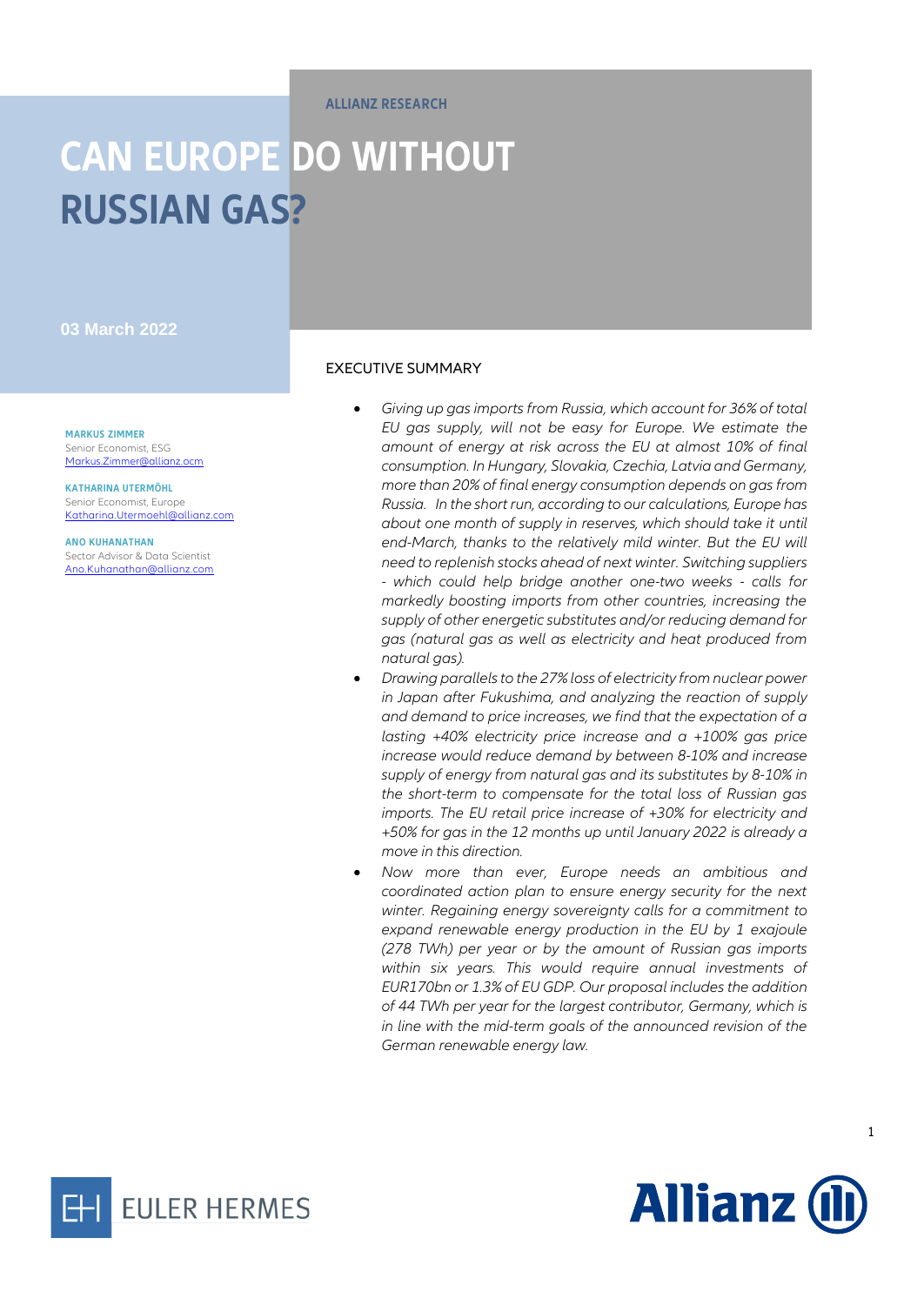It will not be easy for Europe to do without gas imports from Russia, which account for close to 36% of total EU gas supply. Hungary, Slovakia and Czechia have the highest shares of energy consumption at risk. In 2019<sup>1</sup>, , domestically produced and imported natural gas, biogas and LNG in the EU added up to a total of 17800 PJ energy from methane. Out of that, Russian imports constituted 36%. Subtracting from the imports the amount used to bolster stock levels (i.e. 700 PJ) leaves us with around 5600 PJ of Russian gas that will need to be replaced should Europe decide to put a ban on gas imports or Russian authorities decide to retaliate against sanctions by shutting down gas exports to Europe<sup>2</sup>. Factoring in the EU's 2019 gas exports of 2500 PJ, a total of 14600 PJ (17800 PJ -700 PJ - 2500 PJ) of gross available energy from methane (including biogas) was used for inland consumption. It is assumed the EU will want to continue to meet similar levels of gas exports.





The importance of natural gas varies widely among EU members and even those relying on natural gas might not depend on Russian imports. Figure 2 shows that Hungary, Slovakia and Czechia display the highest dependence on Russia, with 33%, 26% and 24%, respectively, of cumulative energy consumption at risk, be it directly from final gas consumption or indirectly from the consumption of electricity or purchased heat. The figure follows the common convention of allocating Russian gas fully to the country of the physical entry of the pipeline. Alternative approaches instead attempt to capture the redistribution of the gas between EU countries. One assessment using such an approach is displayed in Annex 1.

In the short run, the warmer weather ahead could reduce Russian authorities' leverage. We estimate that Europe currently has about one month of supply in reserves, which should take it until end-March, thanks to the relatively mild winter. The consumption pattern displayed in Figure 3 is surprisingly robust, with peak consumption of around 2000 PJ in January dropping to under 900 PJ in June. This delays the urgency to replace potential losses in imports, but only if imports reach pre-crisis levels

**EULER HERMES** 



*Source: Euler Hermes, Allianz Research*

<sup>&</sup>lt;sup>1</sup> 2019 saw higher demand for gas and energy than 2020 due to Covid-19 and is a more representative year than 2020 for our analysis. <sup>2</sup> See our report *[Russia-Ukraine crisis: Conflict escalation.](https://www.allianz.com/en/economic_research/publications/specials_fmo/2022_02_24_RussiaUkraine.html)*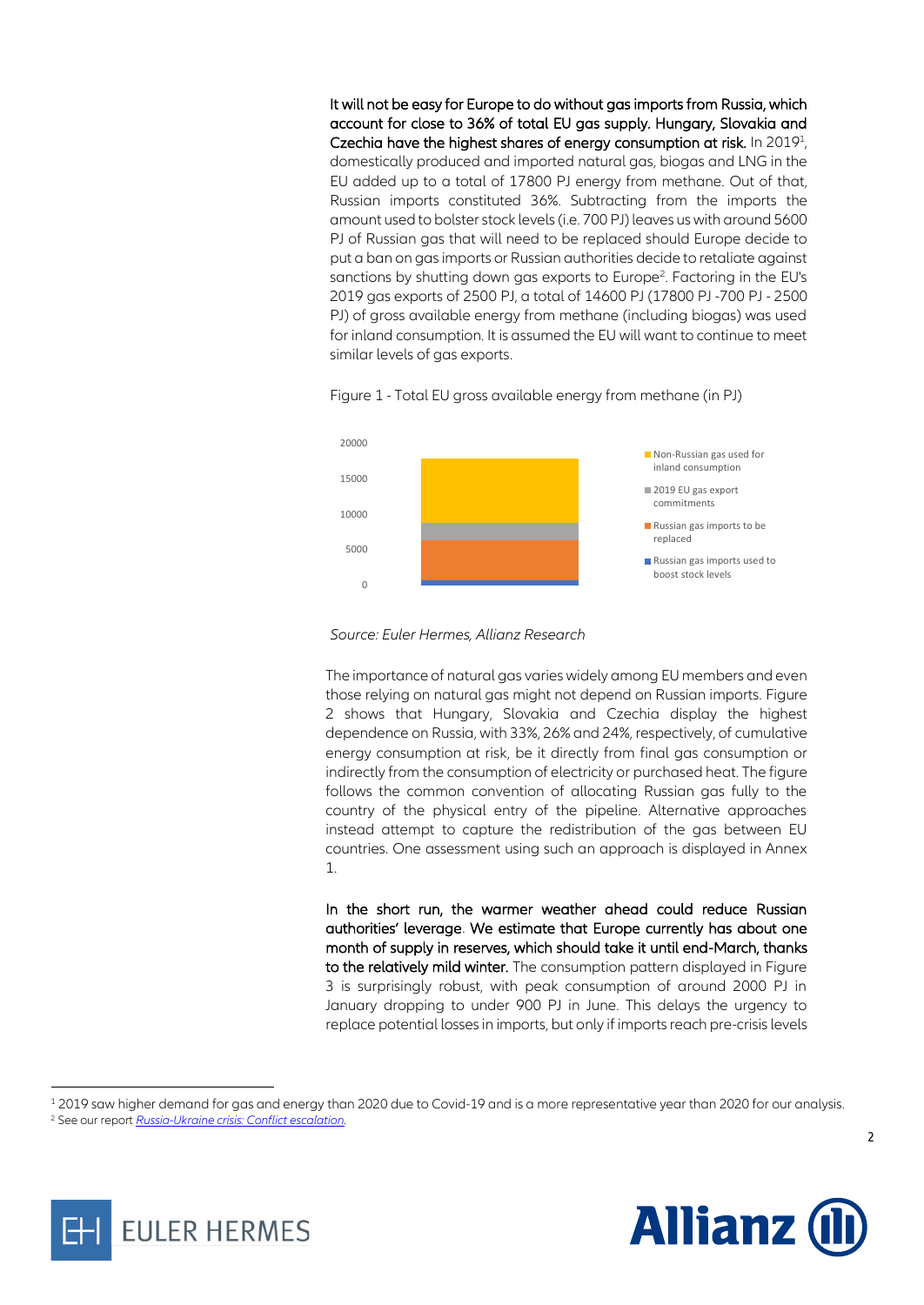in autumn again. In case of lasting disruptions, the low consumption in summer gives some room to replenish gas reserves for next winter.



Figure 2: Final consumption of energy at risk

*Source: Euler Hermes, Allianz Research calculations, Eurostat data.* 

**EULER HERMES** 

ŒΗ



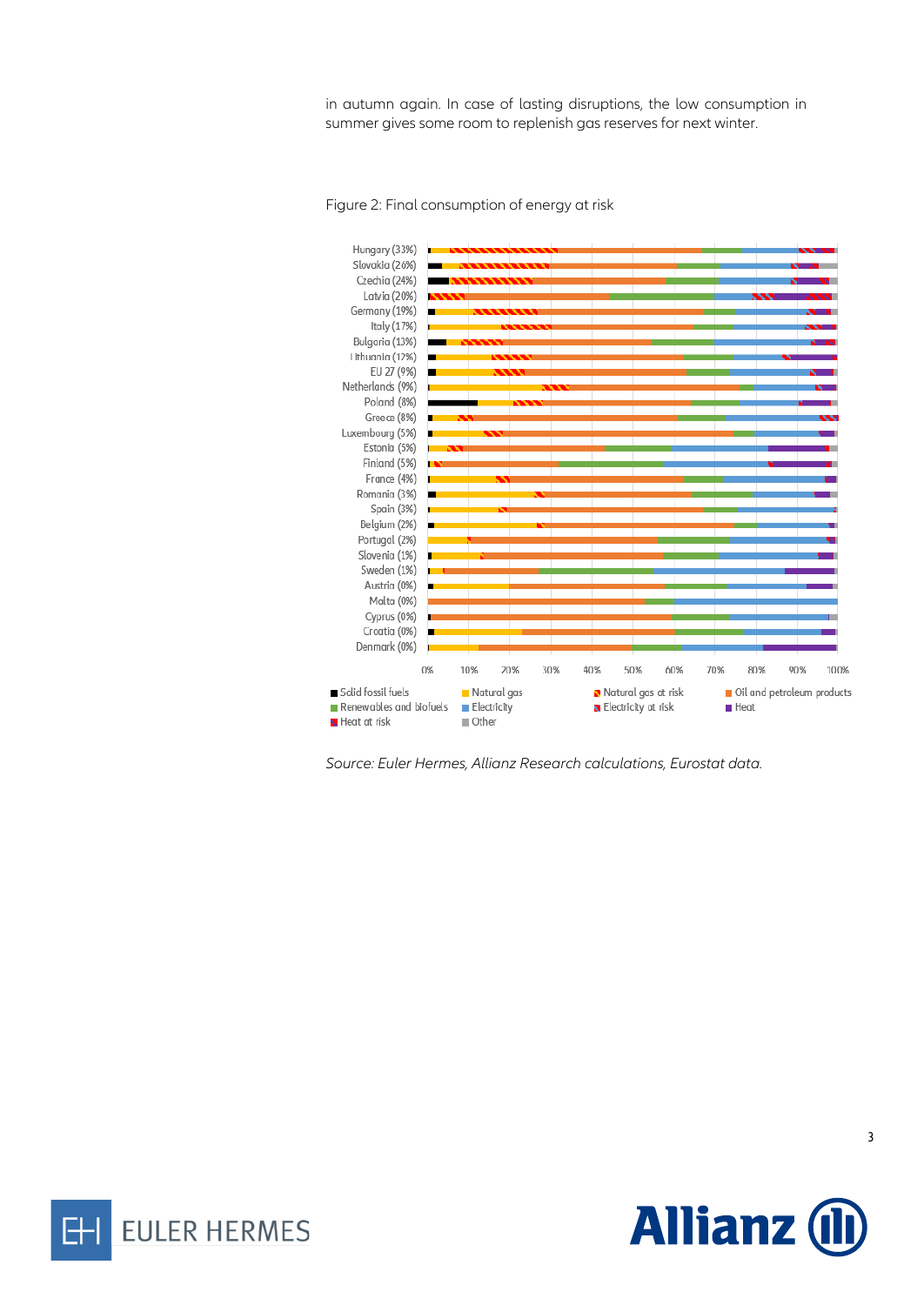Figure 3: Gas consumption by month in the EU



*Source: Euler Hermes, Allianz Research, Eurostat data.* 

Overall EU reserves stood at about 29% of total capacities as of 28 February – this is roughly about 1.2mn terajoules of energy. In one typical month of winter, the EU consumes about 1.4mn-1.5mn terajoules of energy from natural gas. Accounting for the LNG en route to Europe, the possibility to tap-in in "cushion gas" and current reserves, the region should be able to meet power demand until end-March. In a scenario where Russia turns off Europe's gas supply – though this did not happen even during the height of the cold war – the natural gas price could peak up to 200 EUR/MWh in the coming months, with seasonality and some price consolidation from spring, it could take average prices for 2022 to circa 150 EUR/MWh. As of 2 March, markets were considering a supply crunch as a possibility, with next month's contract prices reaching 165 EUR/MWh.

Looking beyond spring, the EU will need to replenish stocks ahead of the next winter. But switching suppliers isn't easy. Despite tentative attempts by the US and the EU to search for contingency plans via diplomatic channels with other producers (i.e. Qatar, Algeria) adding significant extra volumes will be difficult. Moreover, according to our calculations, hypothetical extra volumes would only give the EU the equivalent of three days of winter consumption<sup>3</sup>. .

In addition, more than 80% of storage capacity has been designed to keep natural gas in gaseous form, meaning that the continent will need to rely on suppliers connected to the current EU network, which are limited to a few countries (see Figure 4). Port terminals that can receive, store and gasify LNG are also limited and cannot be built overnight as they require special infrastructure with cooling capacities etc.



4



<sup>3</sup> See our report: *[Russia-Ukraine crisis: Conflict escalation](https://www.allianz.com/en/economic_research/publications/specials_fmo/2022_02_24_RussiaUkraine.html)*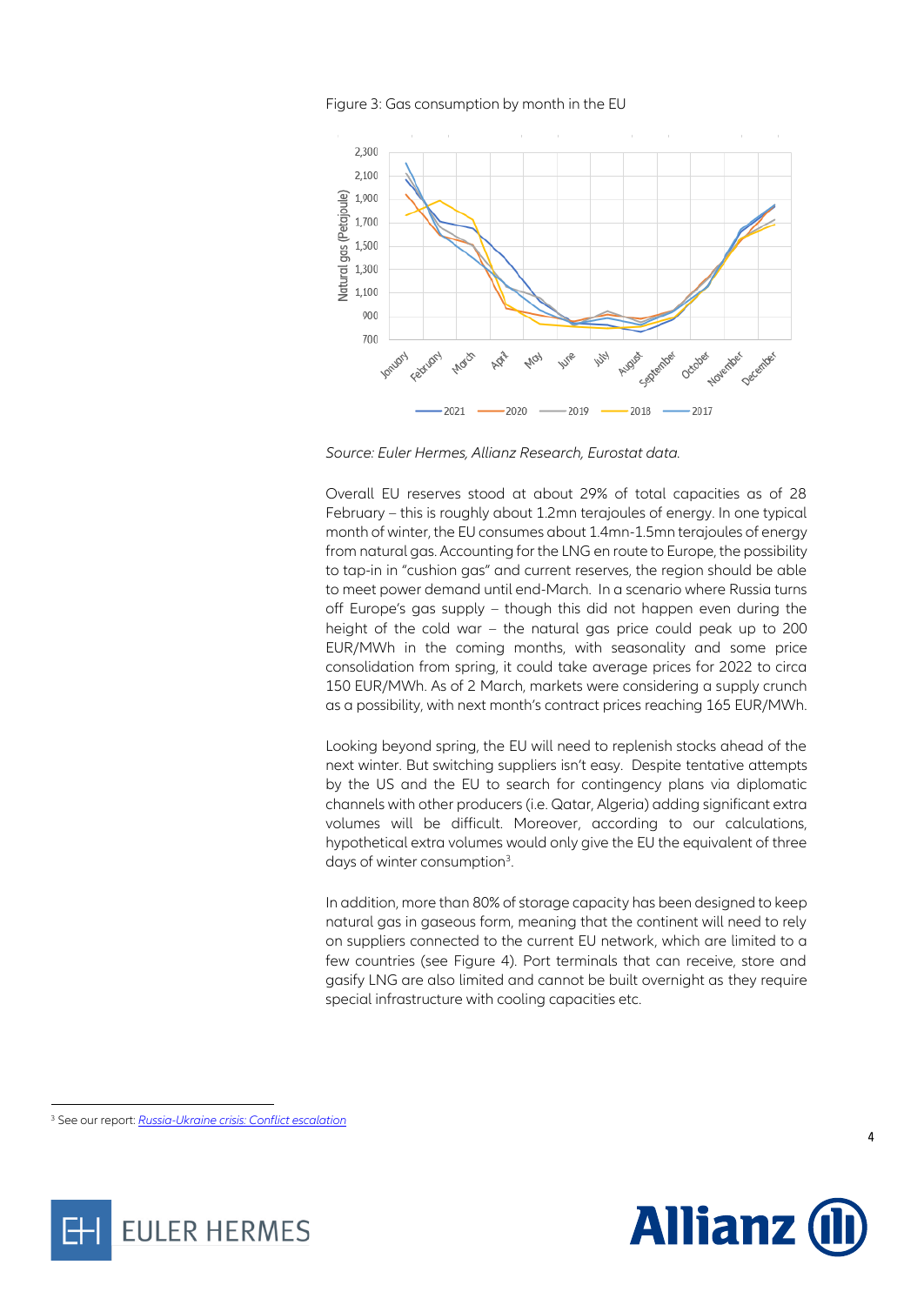Figure 4: Pipelines and LNG terminals in Europe



*Sources: ENTSOG, European Commission, Euler Hermes, Allianz Research*

In this context, the other option is to reduce gas use for electricity generation, given that electricity derived from different production technologies is a homogeneous and substitutable product that can be easily redistributed across Europe. In addition, gas power plants can partially substitute oil for gas, and the electricity sector has manifold options to increase supply, including reviving coal power plants in the capacity reserve (though coal imports might as well be at risk), delaying the phase-out of nuclear power plants and coal power plants and utilizing non-gas power plants that are currently used for balancing power provision at much higher than usual rates.

A halt in Russian gas imports would constitute an 'emergency level' event in the 'gas emergency plans' of EU countries. In an emergency event in which all relevant market-based measures have been implemented but the gas supply is insufficient to meet the remaining gas demand, the emergency response will escalate to include non-market-based measures with a view, in particular, to safeguarding gas supplies for protected customers, which include household customers, customers providing essential social services and district heating systems that deliver heat to the previously mentioned groups. Non-market measures constitute rules on the production, transport, storage, distribution, sale, purchase, use and maximum prices for gaseous fuels, including rationing in terms of time, place or quantity, or limiting sales to certain priority supply purposes. Where possible, fuel-switching capabilities will be utilized. Emergency plans also often include shutting down large industrial and commercial consumers in case of an acute, but not long-lasting disruption. It is to be seen how to handle this in case the current crisis lasts over months or years.



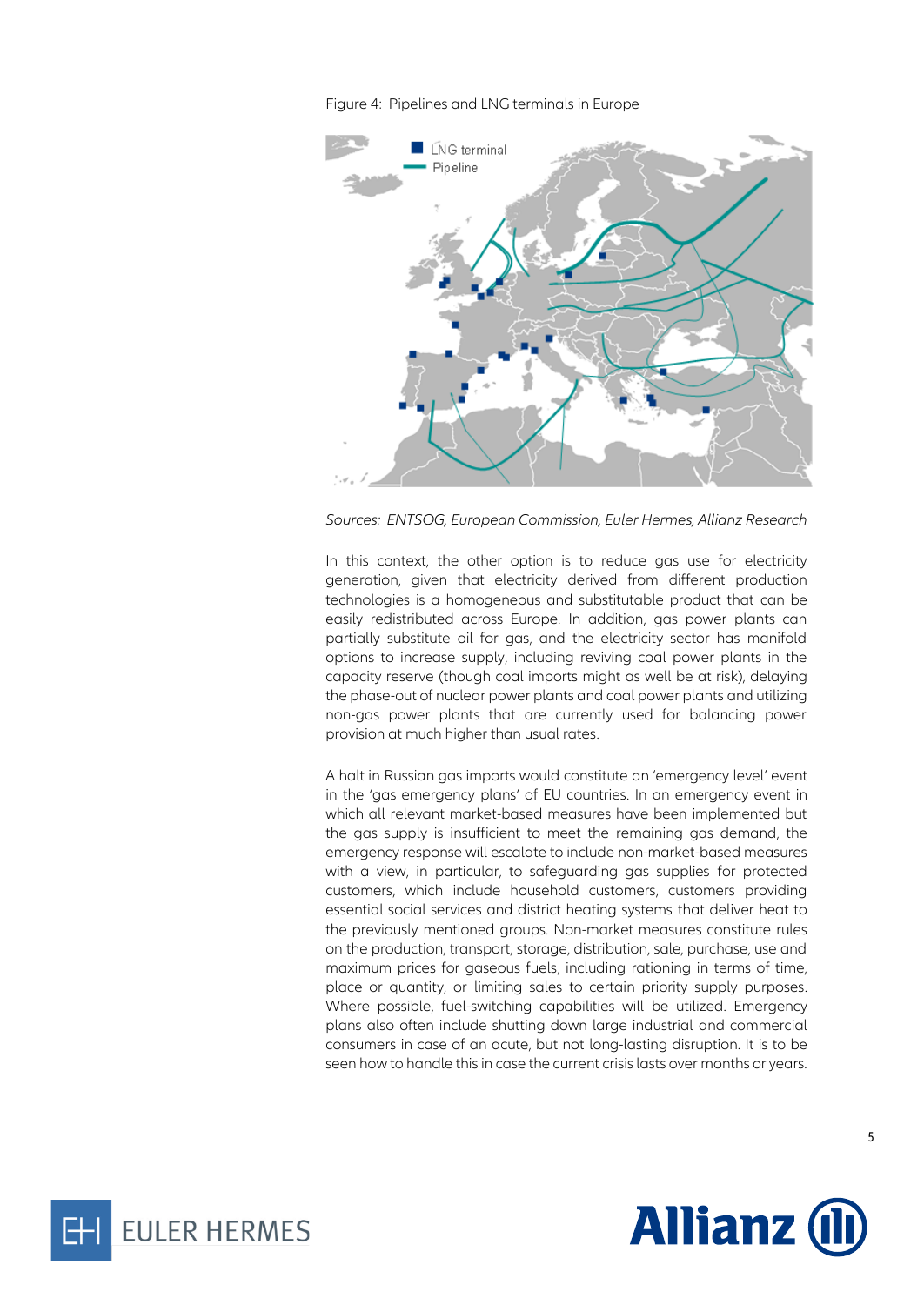The unfortunate events in Fukushima in March 2011 provide a real live example of what happens when a huge chuck of electricity generation capacity is shut down. Whereas in 2010, around 27% of electricity in Japan was produced by nuclear energy, by 2012 that share dropped to 0%. In 2019, in the EU, 19.6% of electricity was produced from natural gas (or 22.5% if electricity and heat is combined). The Japanese phase-out was demanding, costly and painful, but the massive black-outs and disastrous scenarios predicted by many before the phase-out did not materialize. The production costs of electricity increased by +41%<sup>4</sup> , the demand for electricity dropped by around -7% and the electricity supply from nonnuclear sources increased by around +19% to close the remaining gap.

Figure 5: How to save gas equivalent to Russian natural gas imports. Gas saved for electricity production vs. other uses of gas for increases in electricity and in natural gas prices



- Gas & biogas in non-electricity & non-heat & gas exports; elasticity supply/demand 0.1/-0.1

. . . . 72% reduction of gas in EU e&h & limit reduction of national e&h production to-27% in respective EU countries

*Source: Euler Hermes, Allianz Research.*

The EU uses 4388 PJ of natural gas for the production of electricity and heat<sup>5</sup>. Figure 5 analyzes the effect of price increases on the demand of natural gas and the supply of its alternatives. Assuming a value of 0.2 for the short-run supply elasticity and -0.2 for the short-run demand elasticity of electricity, as shown as the bold green dashed line, a price increase of +56% for electricity would induce a -11.2% demand drop of total electricity





<sup>4</sup> Yuhji Matsuo, Yuhji Yamaguchi. 2013. The Rise in Cost of Power Generation in Japan after the Fukushima Daiichi. The Institute of Energy Economics, Japan. [https://eneken.ieej.or.jp/data/5252.pdf.](https://eneken.ieej.or.jp/data/5252.pdf)

<sup>5</sup> For transformation input and on-site energy consumption in the production.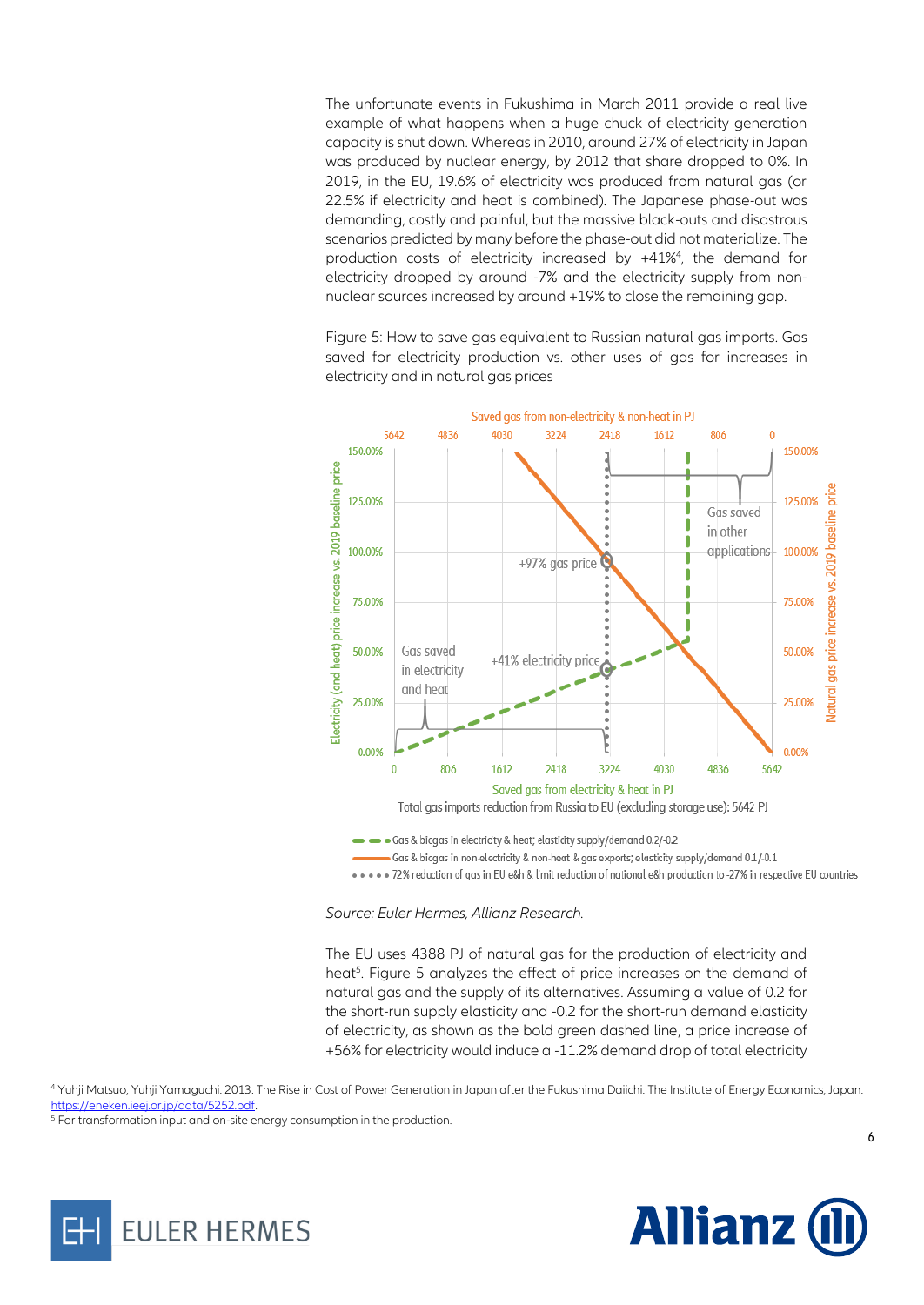as well as a  $+11.2\%$  supply increase in the non-gas electricity supply $^6$ . That would practically eliminate the need for producing the 22.5% of electricity from natural gas in the 2019 electricity mix. This would leave 1254 PJ (5642 PJ – 4388 PJ) of Russian gas that still needs to be replaced, which is equal to 2% of the EU's 61042 PJ gross inland energy consumption. For this, a solution seems feasible<sup>7</sup> . The literature indeed indicates that the lower end of demand elasticities for natural gas lies at -0.1<sup>8</sup> . In addition, there is probably some scope of increasing methane supply from alternative sources to Russian gas, which we assume to display an elasticity of 0.1 $^{\circ}$ .

Figure 5 displays the effect of a price increase of natural gas on the consumption of gas in the bold brown line (the effect should be read from the left). Sticking to the +56% increase in the electricity price from above, a +50% price increase of natural gas relative to 2019 levels would lead to a sufficient adjustment in supply and demand to close the gap created by missing natural gas imports. Of course, for these adjustments to fully materialize, consumers and producers have to expect the price changes to be permanent

Unfortunately, this will be hard to realize since some EU countries have very high national production shares of electricity from natural gas. Limiting the national reduction goal in each EU country in electricity as well as in heat production to -27% (as observed due to the Fukushima accident in Japan) would mean that an EU average of 28% of gas power plant capacity has to stay in service. The dotted grey line shows the resulting outcome, with 1211 PJ of natural gas still being used for electricity and heat (and 3177 saved) and thus 2465 PJ needed to be saved in other applications. Consequently, the electricity price would have to increase by +41% (decreasing electricity demand by -8% and increasing supply from gas substitutes by 8%) and the gas price by +97% (decreasing demand by -10% and increasing supply from alternatives by 10%). This would imply an intra-EU redistribution of funds if the burden of the asymmetric effort is to be shared fairly. From January 2021 to January 2022, we could observe increases for EU retail prices of +31% for electricity (from EUR182-238 per MWh) and of +49% for gas (from EUR65-97 per MWh). If consumers and producers perceive these price increases as lasting and adjust their expectations accordingly, we should already see a partial adjustment in the short-term. Figure 2 in the Annex shows a further sensitivity analysis, with for example the light dotted grey line displaying an equal reduction

<sup>7</sup> [https://assets.publishing.service.gov.uk/government/uploads/system/uploads/attachment\\_data/file/532539/Annex\\_D\\_Gas\\_price\\_elasticities.pdf](https://assets.publishing.service.gov.uk/government/uploads/system/uploads/attachment_data/file/532539/Annex_D_Gas_price_elasticities.pdf) 9 McWilliams, Sgaravatti, Tagliapietra and Zachman lay out in their article 'Can Europe survive painlessly without Russian gas?' that: "It is challenging to transport additional gas, e.g. from LNG imports, to the rest of Europe, given that existing pipelines permit a maximum transfer of 5 TWh a month. Gas arriving in France is odorised and typically cannot be fed into neighbouring gas systems without constraints. Gas in the north-west European market has different qualities (domestically produced low-calorific L-gas in parts of Germany and the Netherlands vs. imported high-calorific H-gas in the rest of Europe) that use different infrastructures. Moreover, the central and eastern European pipeline system is designed to bring imports from the east to final consumers. Despite investment in reverse-flow capacities and new pipelines, if too much gas were to come from the west, pipeline bottlenecks could prevent sufficient deliveries to the easternmost parts of the EU or Ukraine."





<sup>6</sup> Elasticities <1 is what is called inelastic, as it means that for our value of 0.2 that an increase of the price of electricity of 10%, the demand decreases by 2% and the supply increases by 2% respectively, which is rather conservative and at the lower end of the values in the literature. Meta studies on supply elasticities include: Xavier Labandeira, José M. Labeaga and Xiral López-Otero. A meta-analysis on the price elasticity of energy demand. 2016 EUI WP [https://cadmus.eui.eu/bitstream/handle/1814/40870/RSCAS\\_2016\\_25.pdf?sequence=3&isAllowed=y](https://cadmus.eui.eu/bitstream/handle/1814/40870/RSCAS_2016_25.pdf?sequence=3&isAllowed=y) or 2017 Energy Policy [https://www.sciencedirect.com/science/article/abs/pii/S0301421517300022.](https://www.sciencedirect.com/science/article/abs/pii/S0301421517300022)

<sup>7</sup> Figure 2 in Annex 2 also shows the sensitivity analysis for assuming even lower elasticities of 0.15/-0.15 to 0.1/-0.1 for supply/demand.

<sup>&</sup>lt;sup>8</sup> In addition to the sources above, check also: UK Government, Department of Energy & Climate Change. Gas price elasticities: the impact of gas prices on domestic consumption – a discussion of available evidence (2016). Annex D.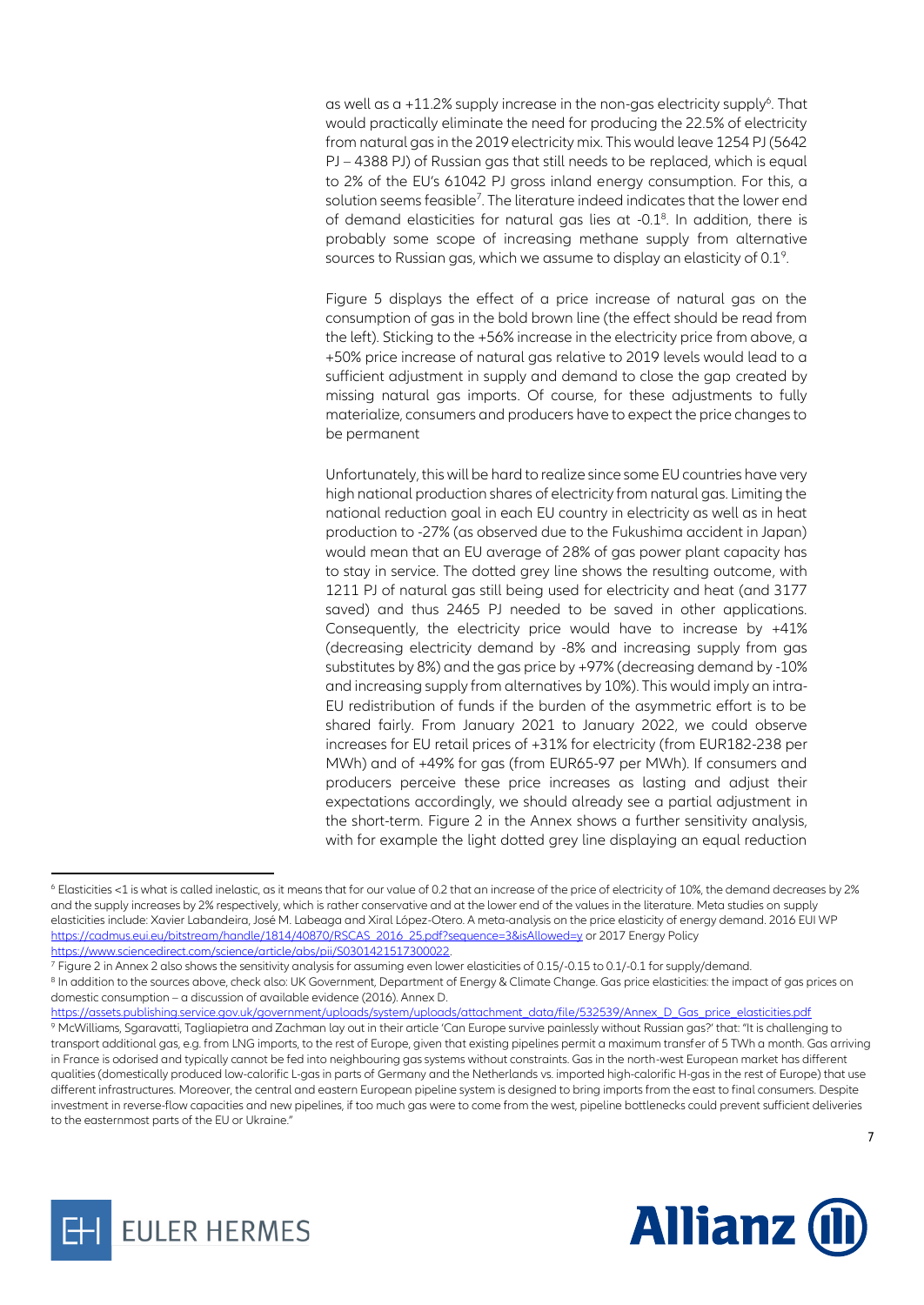in gas utilization of -33% (the Russian gas share before exports) in all gas uses. This would require a +19% increase in electricity prices and a +165% increase in the natural gas price, relative to 2019 prices, to compensate for the reduced gas supply.

year  $0.16$  $0.14$ production in EJ /  $0.12$  $0.1$ 0.08 Additional energy 0.06 0.04  $0.02$  $\mathbb O$  $\epsilon$ **벙림** 좋 없 젊 로 준 暖  $\leqq \leq$  $\tilde{\equiv}$ ŠŚ 들을 호복 自忌 g GR<br>₩ 르  $25.58$ Elecricity hydro Electricity biomass Electricity geothermal Electricity solar Electricity wind Biomass gases, liquids, solids 100% production 90% 80% 70% energy 60% 50% Composition of additional 40% 30%

Figure 6: Distribution of the additional 1 exajoule of energy production in support of energy sovereignty

*Source: Allianz Research. NGFS data.* 

20% 10%  $0\%$ 

Elecricity hydro

Electricity solar

In this context, Europe needs an ambitious and coordinated action plan to ensure energy security for the next winter. In the medium term, the energy gap can be filled at reasonable cost with renewable energy. If current fossil energy price levels persist, and as future volatility of fossil energy prices can be expected to stay high, renewables are by far the cheapest option to supply energy and the prime choice to advance energy sovereignty in the EU.

莫펆뗧웡벉펌츷떲쩝륹뚅뜒윦혗흧혘툑吕킞큏쥼큵핰뚐헣쯫쯫뿛

Electricity geothermal

Biomass gases, liquids, solids

Electricity biomass

Electricity wind

However, an ambitious and coordinated action plan for energy security is needed. This includes committing to a quick and complete phase-out of all fossil fuel imports from locations that are questionable from a national security point of view. Only then will the European economy be able to plan and react accordingly. But even more, it requires committing to expand renewable energy production in the EU by 1 exajoule per year (1 exajoule equals 1000 petajoules above or about 278 TWh). This would, for example,



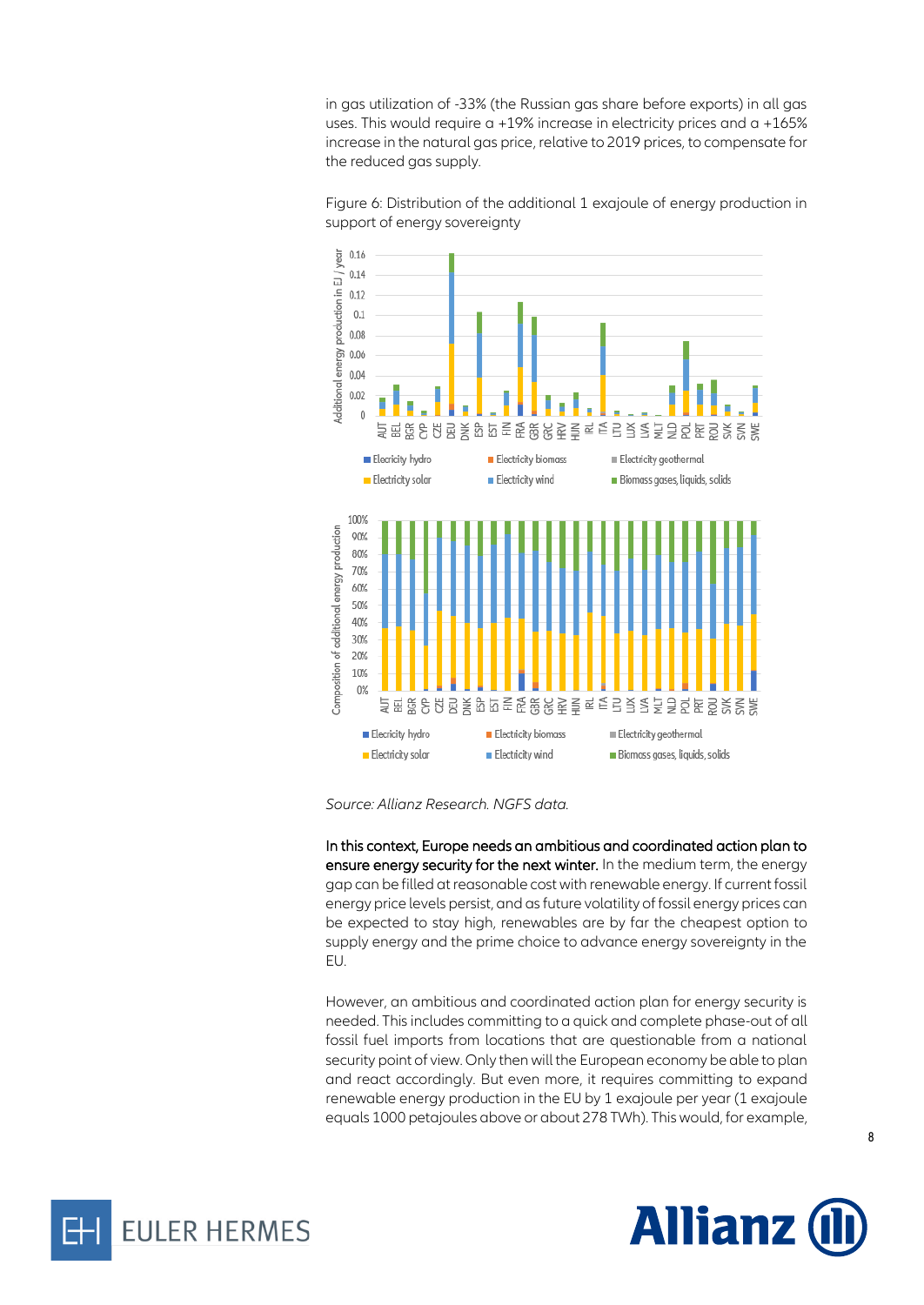allow for the extension the energy production by roughly the 6 exajoules of Russian gas imports over six years. Figure 6 displays how the additional 1 exajoule of energy production per year is distributed among technologies and EU countries. These are based on the average yearly increases of these technologies in the NGFS "REMIND Divergent Net-Zero" scenario from 2021 to 2030, which sum up to exactly 1 exajoule<sup>10</sup>. The associated investment needs for the addition of the renewable production facilities sum up to EUR170bn per year, which constitutes 1.3% of the EU's GDP.

In the figure, we can see that Germany is supposed to be in the lead with 0.16 exajoules of additional annual renewable energy, which is equivalent to 44 TWh. The current draft law for the revision of the German renewable energy law (which should be adopted in March) commits to an expansion from 230 TWh (41% renewable of 560 TWh total) in 2021 to 572 TWh (80% renewable of 715 TWh total) in 2030 or on average about 28 TWh per year. But the annual additional joint installed capacity (not production, but production is proportional to capacity) in wind and solar gradually ramps up from 10.5 GW in 2022 to 36 GW in 2029 and is kept up thereafter, so that the suggested increase of 44 TWh of renewable energy production per year is within reach.





<sup>10</sup> <https://www.ngfs.net/ngfs-scenarios-portal/>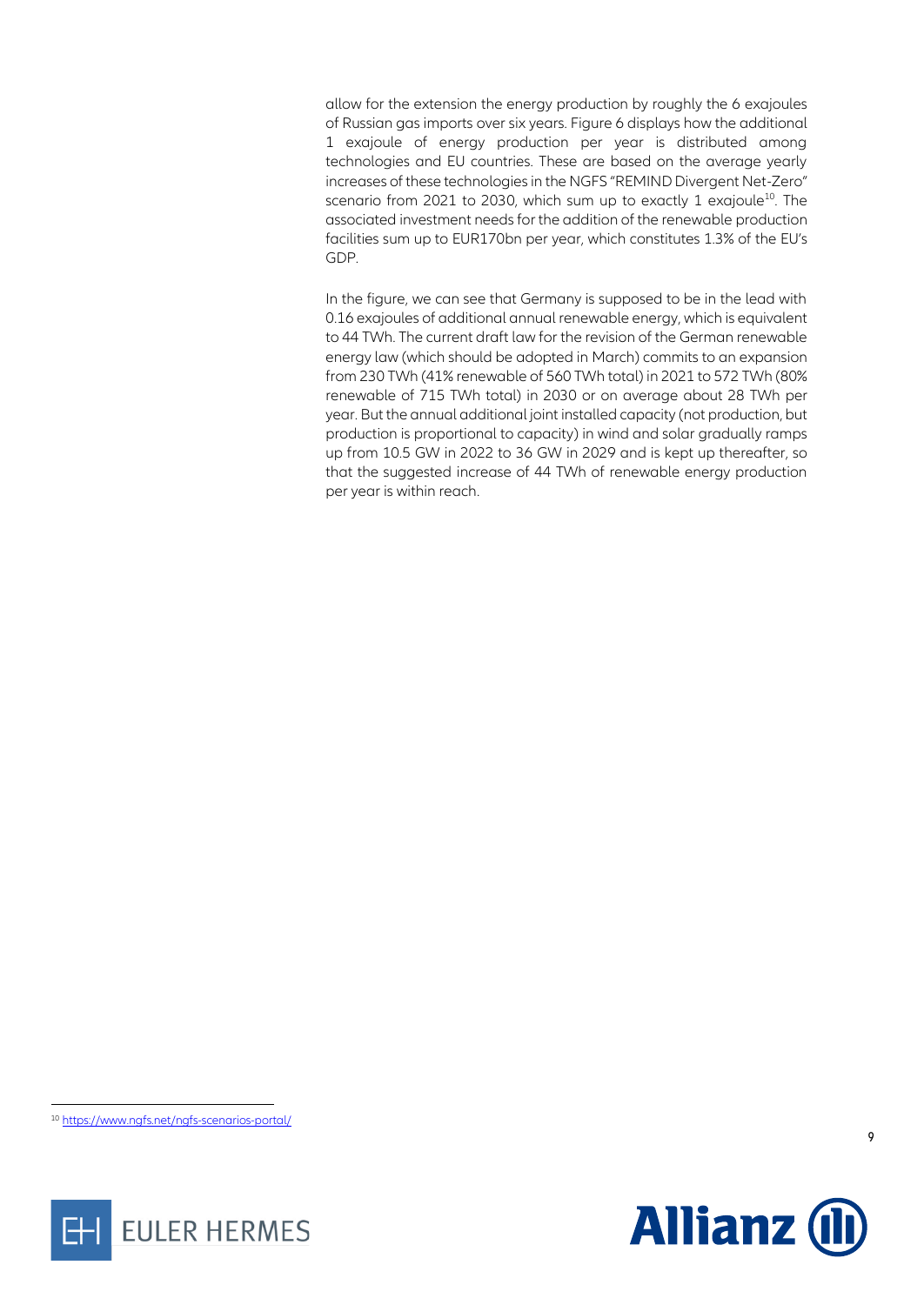Annex 1: Final consumption of energy at risk with alternative Russian gas import shares

The common convention is to allocate Russian gas imports fully to the country of the physical entry of the pipeline. An alternative approach by McWilliams, B., Sgaravatti, G., Tagliapietra, S. and G. Zachmann (2022) ('Preparing for the first winter without Russian gas', Bruegel Blog, 28 February) uses an Input-Output approach to allocate the Russian gas supply according to the observed gas flows between countries within the EU. The result is similar for many countries, but some outliers spring to the eye. Austria, for example, didn't have any direct exposure before, but it seems obvious that it would be indirectly affected since the neighboring countries that deliver the gas to Austria are all heavily impacted. The alternative representation below uses the adjusted import shares from the publication above for the calculation of the risk.



Figure 1: Final consumption of energy at risk (alternative approach)

*Source: Allianz Research. Own calculations with Eurostat and Bruegel data*

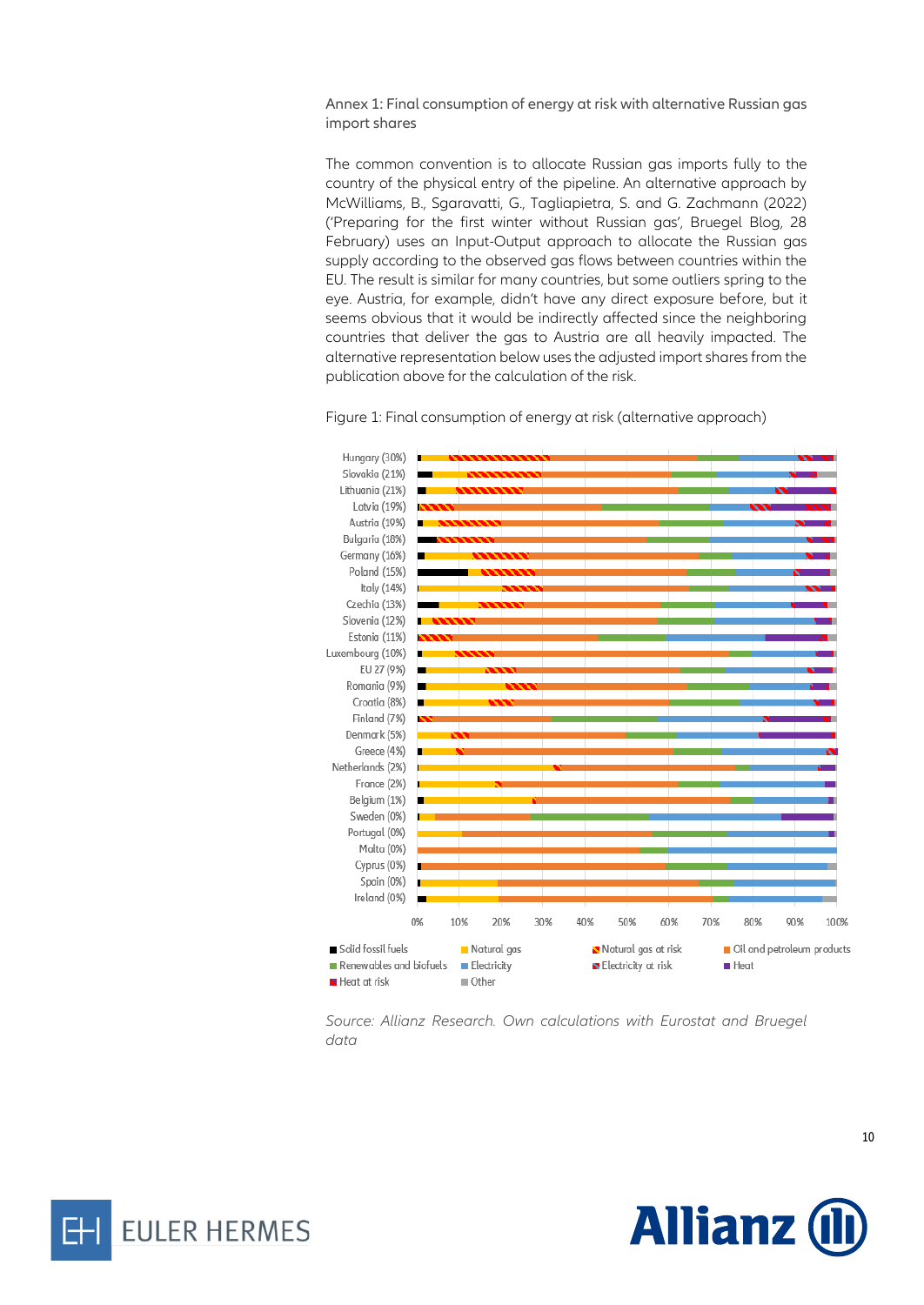Annex 2: Sensitivity analysis

Figure 2: How to save gas equivalent to Russian natural gas imports. Gas saved for electricity production vs. other uses of gas for increases in electricity and in natural gas prices. Sensitivity analysis



*Source: Euler Hermes, Allianz Research.*